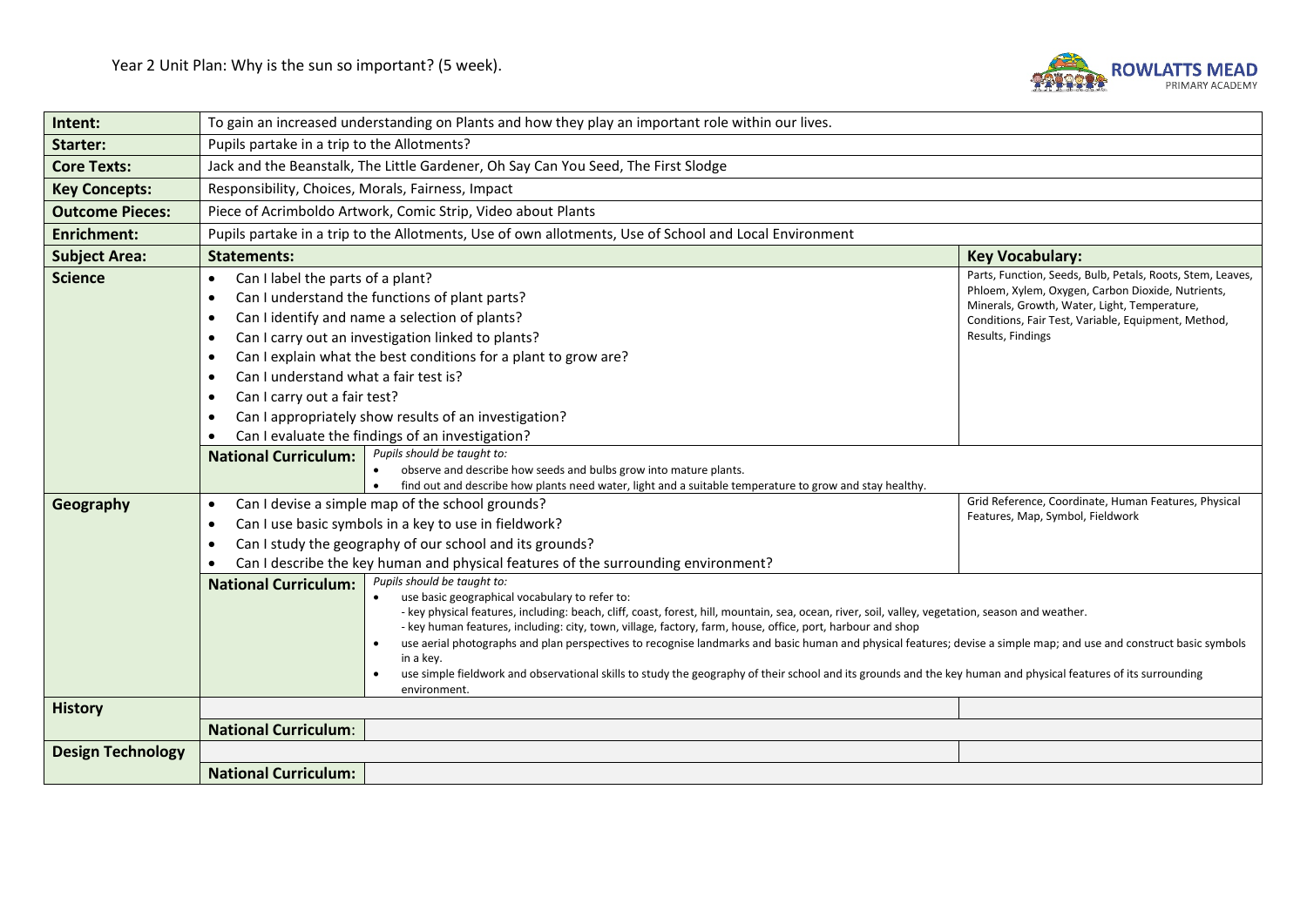

| Art                      | Manipulate, Mould, Sculpture, Structure, Assemble,<br>Can I manipulate clay to create a model of a plant/flower?<br>Construct, Model, Fold, Bend, Attach, Light, Dark, Thick,<br>Can I use a variety of primary and secondary colours to make my model life like?<br>Thin, Tone, Shade, Primary, Secondary, Mixing |                                                                                                                                                                                                                                                                                                                                  |                                                                                                                                                                                                                                                                                 |  |
|--------------------------|--------------------------------------------------------------------------------------------------------------------------------------------------------------------------------------------------------------------------------------------------------------------------------------------------------------------|----------------------------------------------------------------------------------------------------------------------------------------------------------------------------------------------------------------------------------------------------------------------------------------------------------------------------------|---------------------------------------------------------------------------------------------------------------------------------------------------------------------------------------------------------------------------------------------------------------------------------|--|
|                          | <b>National Curriculum:</b>                                                                                                                                                                                                                                                                                        | Pupils should be taught:<br>to use a range of materials creatively to design and make products.<br>to use drawing, painting and sculpture to develop and share their ideas, experiences and imagination.<br>to develop a wide range of art and design techniques in using colour, pattern, texture, line, shape, form and space. |                                                                                                                                                                                                                                                                                 |  |
| <b>Music</b>             |                                                                                                                                                                                                                                                                                                                    | Can I appraise a composer? (composer of the term)                                                                                                                                                                                                                                                                                | Composer, Appraise, Evaluate, Opinion, Instrument,<br>Compose, Volume, Pitch, Pulse, Tempo, Rhythm                                                                                                                                                                              |  |
|                          | <b>National Curriculum:</b>                                                                                                                                                                                                                                                                                        | Can I learn a Plant themed song and sing it in parts?<br>Pupils should be taught to:<br>use their voices expressively and creatively by singing songs and speaking chants and rhymes.<br>listen with concentration and understanding to a range of high-quality live and recorded music.                                         |                                                                                                                                                                                                                                                                                 |  |
| <b>PSHE</b>              | Can I explore good and bad?                                                                                                                                                                                                                                                                                        |                                                                                                                                                                                                                                                                                                                                  | Rules, Respect, Right, Wrong, Good, Bad, Feelings,<br>Emotions, Happy, Sad, Angry, Shy, Scared, Worried,<br>Excited, Nervous, Love, Friends, Family, Fair, Unfair,<br>Kind, Unkind, , Secrets, Surprises, Bullying, Teasing,<br>Same, Different, Agreement, Disagreement, Bully |  |
|                          | See PSHE Subject Leader Document.<br><b>National Curriculum:</b>                                                                                                                                                                                                                                                   |                                                                                                                                                                                                                                                                                                                                  |                                                                                                                                                                                                                                                                                 |  |
| <b>Religious Studies</b> |                                                                                                                                                                                                                                                                                                                    |                                                                                                                                                                                                                                                                                                                                  |                                                                                                                                                                                                                                                                                 |  |
|                          | <b>National Curriculum:</b>                                                                                                                                                                                                                                                                                        |                                                                                                                                                                                                                                                                                                                                  |                                                                                                                                                                                                                                                                                 |  |